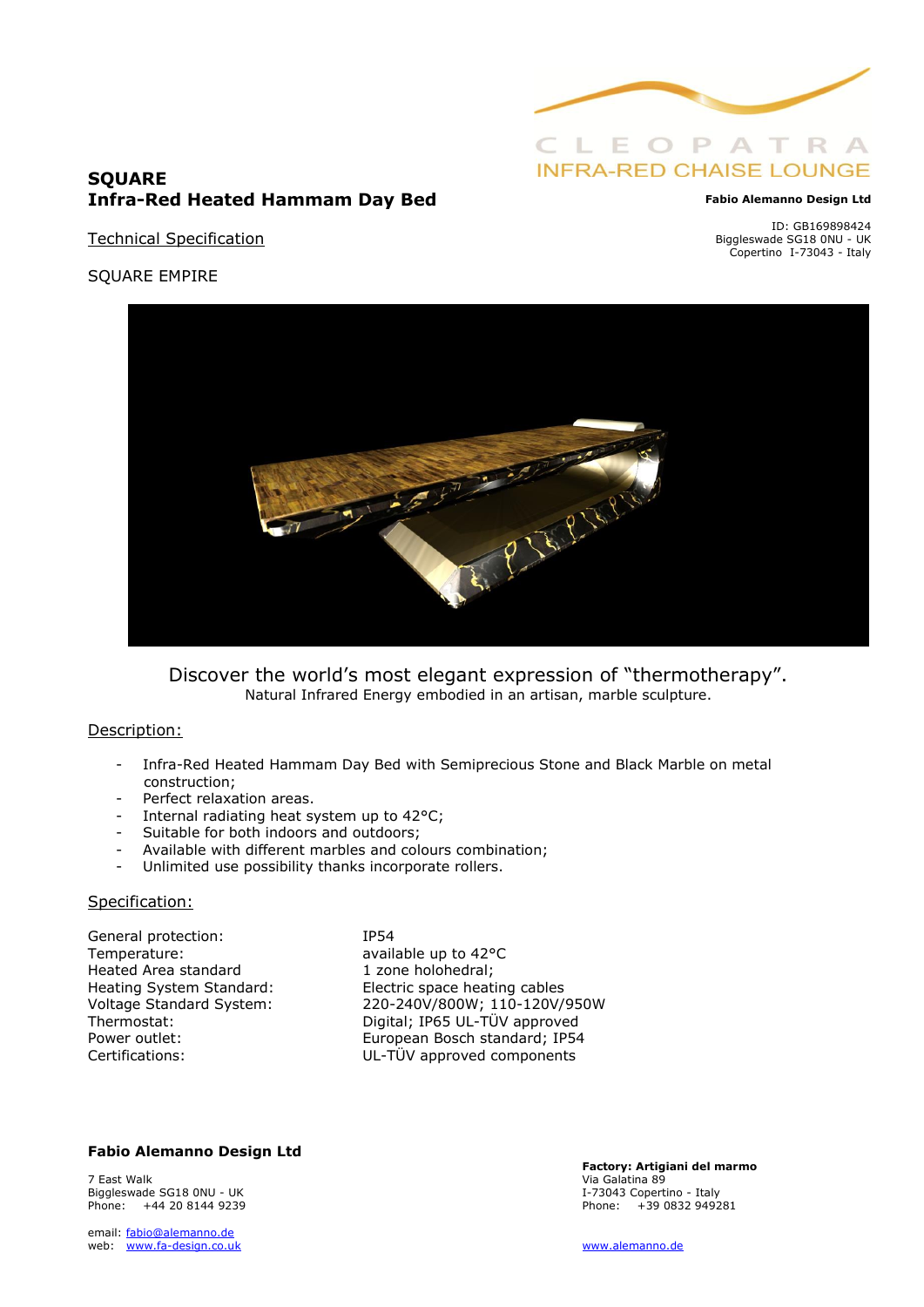

# **SQUARE Infra-Red Heated Hammam Day Bed**

Technical Drawings



If fixed installation is needed Cleopatra could be delivered without wheels. In this case the connection could be be hidden in the base.

### **Fabio Alemanno Design Ltd**

7 East Walk Via Galatina 89 Biggleswade SG18 0NU - UK and the UK is a state of the UK in the UK of the UK is a state of the UK is a state of the UK is a state of the UK is a state of the UK is a state of the UK is a state of the UK is a state of the

email: [fabio@alemanno.de](mailto:fabio@alemanno.de)  web: [www.fa-design.co.uk](http://www.fa-design.co.uk/) [www.alemanno.de](http://www.alemanno.de/)

**Factory: Artigiani del marmo**  Phone: +44 20 8144 9239 Phone: +39 0832 949281